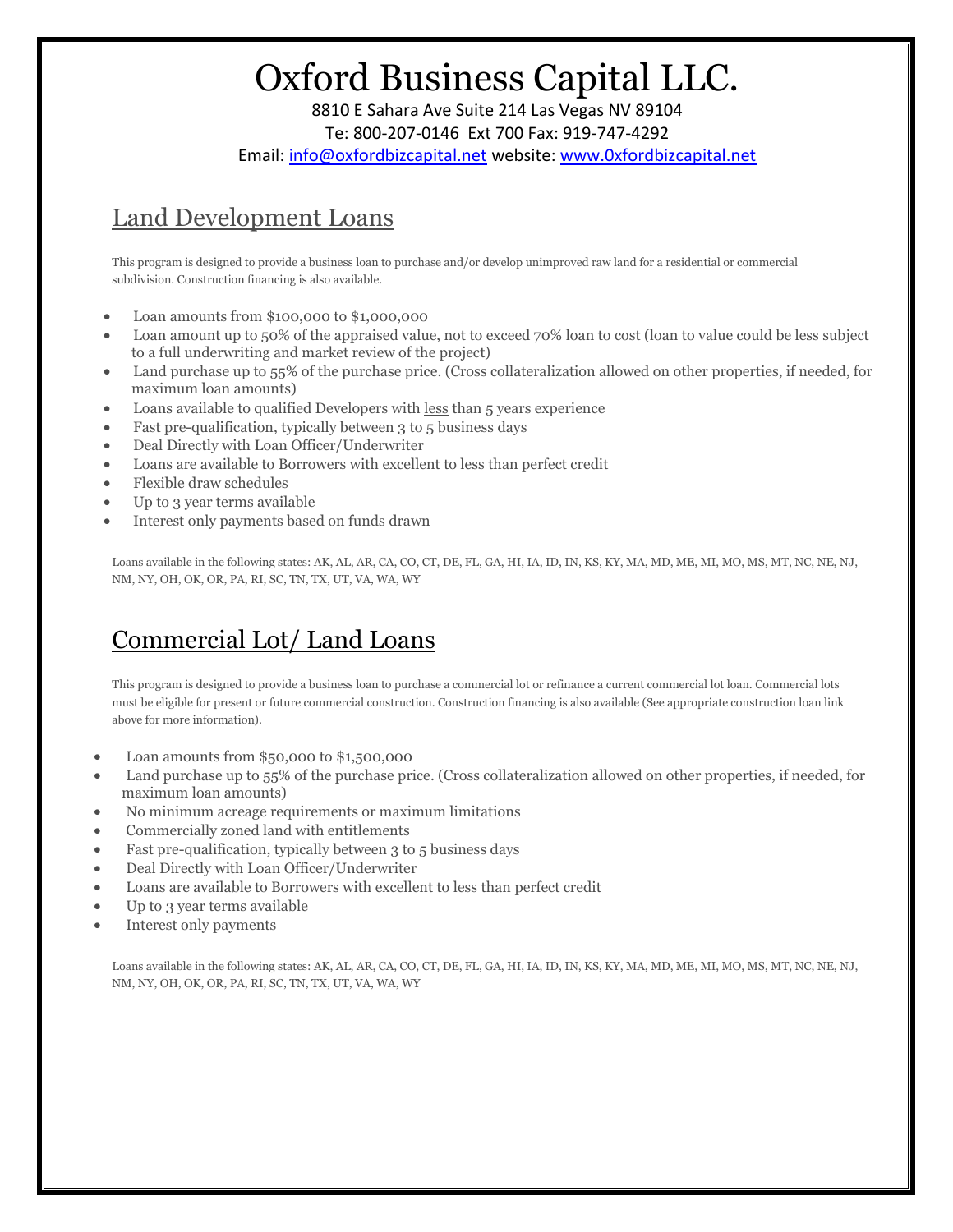8810 E Sahara Ave Suite 214 Las Vegas NV 89104 Te: 800-207-0146 Ext 700 Fax: 919-747-4292 Email: info@oxfordbizcapital.net website: www.0xfordbizcapital.net

#### Commercial Purchase/ Refinances

We offer Non-Conforming Commercial ( Non-Bankable) Loans on Commercial Properties

- Bridge Loans
- Bank Workouts / Short Sales
- Bankruptcies / Foreclosures
- Limited Income
- Weak personal financials
- Foreign Nationals

#### Property Loans

- Multi-Family  $(5 25 \text{ Units})$
- Retail Building
- Light Industrial
- Office Building
- Mobile Home Parks
- Other types considered

#### The Oxford Business Capital LLC.

- Fast pre-approvals within 3 to 5 business days
- Deal directly with the Loan Officer/Underwriter
- Fast closings

#### General Loan Terms

- Loan Size: \$100,000 to \$2,500,000
- Rates: 8.95% to 10.95%
- Fees: 1.50% to 2.50%+
- Pre-payment: Allowed without penalty
- Term: 1 to 5 Years
- Loan to Value: Typically 55% to 70%, however, up to 75% possible on high quality properties and/or high quality Borrowers (Cross collateralization allowed on other properties, if needed, for maximum or greater loan amounts)
- Minimum cash from Borrower: 25.00% down on the purchase price plus closing cost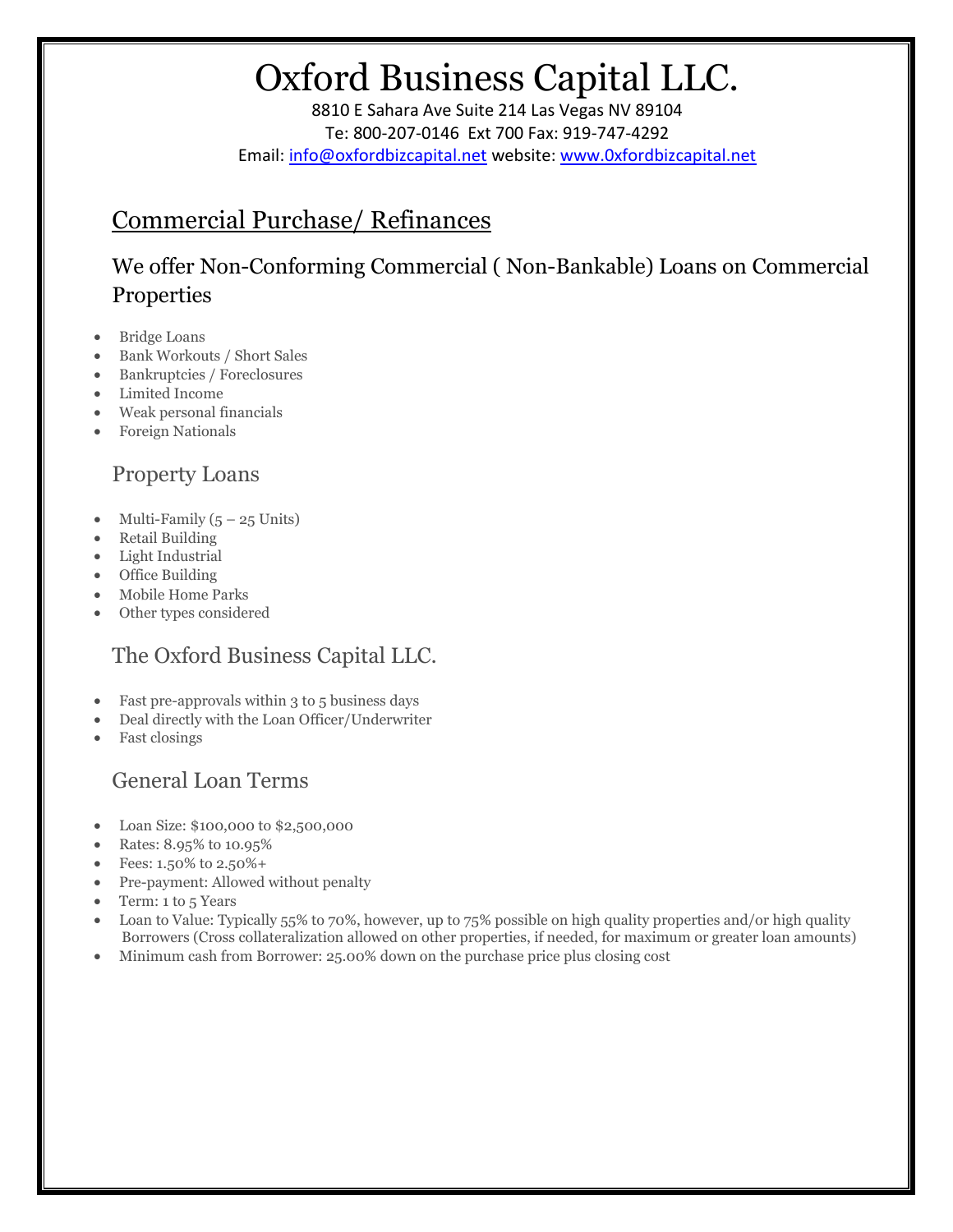8810 E Sahara Ave Suite 214 Las Vegas NV 89104 Te: 800-207-0146 Ext 700 Fax: 919-747-4292 Email: info@oxfordbizcapital.net website: www.0xfordbizcapital.net

## Commercial Lots/ Land Loans

This program is designed to provide a business loan to purchase a commercial lot or refinance a current commercial lot loan. Commercial lots must be eligible for present or future commercial construction. Construction financing is also available (See appropriate construction loan link above for more information).

- Loan amounts from \$50,000 to \$1,500,000
- Land purchase up to 55% of the purchase price. (Cross collateralization allowed on other properties, if needed, for maximum loan amounts)
- No minimum acreage requirements or maximum limitations
- Commercially zoned land with entitlements
- Fast pre-qualification, typically between 3 to 5 business days
- Deal Directly with Loan Officer/Underwriter
- Loans are available to Borrowers with excellent to less than perfect credit
- Up to 3 year terms available
- Interest only payments

Loans available in the following states: AK, AL, AR, CA, CO, CT, DE, FL, GA, HI, IA, ID, IN, KS, KY, MA, MD, ME, MI, MO, MS, MT, NC, NE, NJ, NM, NY, OH, OK, OR, PA, RI, SC, TN, TX, UT, VA, WA, WY

#### Small Balance Bridge Loans

\*\*\*PROGRAM IS CURRENTLY BEING EVALUATED ON A CASE BY CASE BASIS. PLEASE CALL FOR DETAILS.\*\*\*

This program is designed to access the equity in your current owner occupied residence or possibly another property you own (that is intended to be sold), to purchase a new lot, home or start construction of a new home.

- Loan Amounts from \$75,000 to \$1,500,000
- Loan to value up to 80% of appraised value
- Allows you to sell your home on your time schedule
- Deal directly with the Loan Officer/Underwriter
- Fast pre-qualification, typically within 3 to 5 business days
- Loans are available to Borrowers with excellent to less than perfect credit
- Full income documentation
- 1 to 4 family owner and non-owner properties are eligible (other property types may be considered on an exception basis)
- 12 month term
- Interest only payments

Loans available for owner occupied and non-owner occupied properties in the following states: CA, CT, DE, FL, IA, ID, MA, MD, MI, NC, NJ, NY, OR, PA, RI, VA, WA

Loans available for non-owner occupied properties only: AK, AL, AR, CO, GA, HI, IN, KS, KY, ME, MS, MO, MT, NE, NM, OH, OK, SC, TN, TX, UT, WY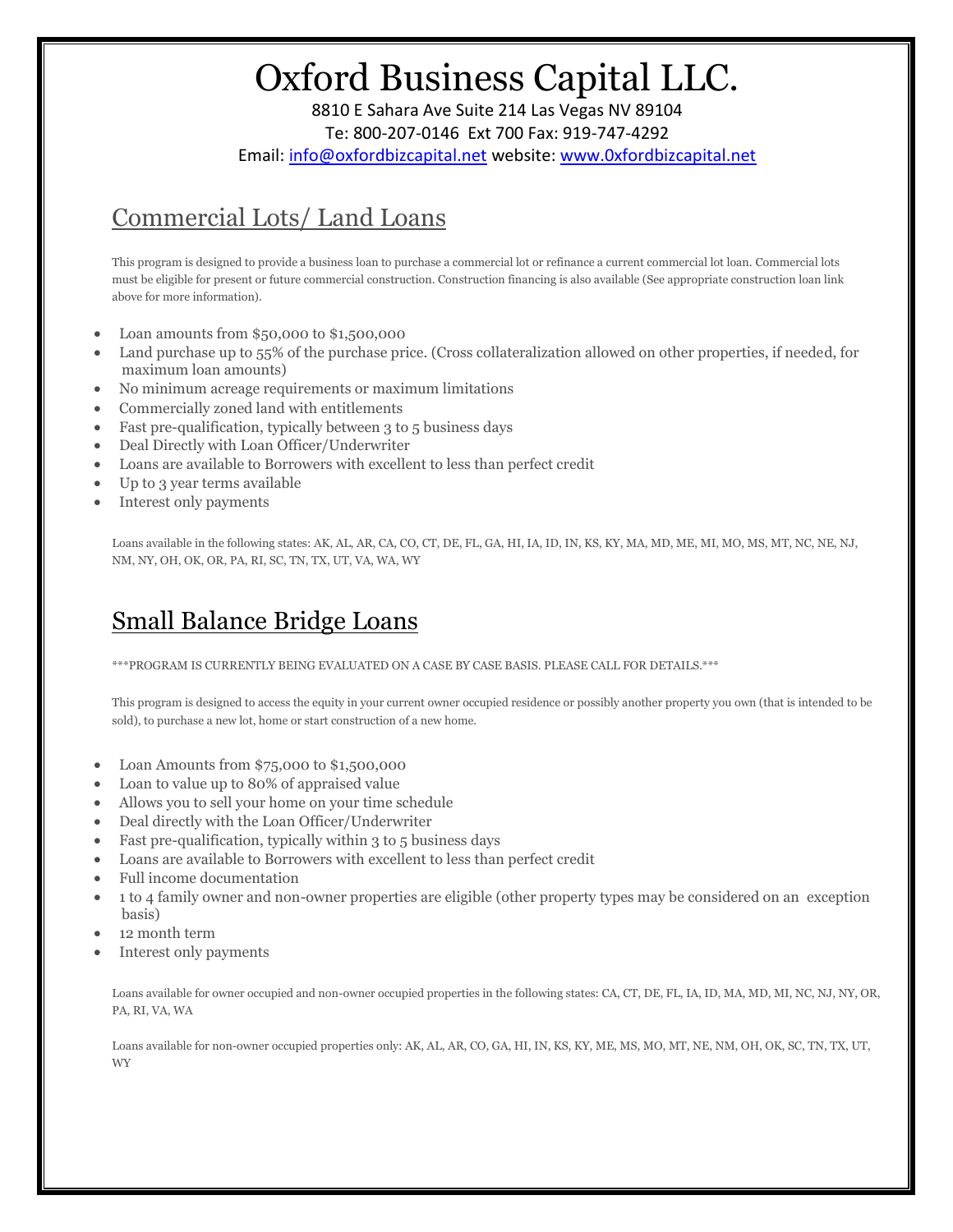8810 E Sahara Ave Suite 214 Las Vegas NV 89104 Te: 800-207-0146 Ext 700 Fax: 919-747-4292

Email: info@oxfordbizcapital.net website: www.0xfordbizcapital.net Borrower Builder Construction Loans

This program is designed for Borrowers who are hiring a builder to construct a residential property.

- Loan amounts from \$100,000 to \$2,500,000
- Loan amounts up to 90% of the appraised value on single family, owner occupied, full income documentation, conforming loan amounts. Please call for additional information on other programs offered. (Cross collateralization allowed on other properties, if needed, for maximum or greater loan amounts)
- Land purchase may be included in the construction loan, up to  $75\%$  of the lot purchase price
- Deal directly with the Loan Officer/Underwriter
- Fast pre-qualification, typically within 3 to 5 business days
- Loans are available to Borrowers with excellent to less than perfect credit
- Flexible draw schedules
- 1 to 4 family homes preferred, see Multi-Family for more than 4 units
- 12 month construction term
- Interest only payments based on funds advanced

Loans available for owner occupied and non-owner occupied properties in the following states: CA, CT, DE, FL, IA, MA, MD, MI, NC, NJ, NY, OR, PA, RI, TX, VA, WA

Loans available for non-owner occupied properties only: AK, AL, AR, CO, GA, HI, ID, IN, KS, KY, ME, MO, MS, MT, NE, NM, OH, OK, SC, TN, UT, WY

#### Self Builder Construction Loans

This program is designed for Borrowers who are acting as their own general contractor to construct a residential property.

- Borrower acts as own General Contractor (No site supervisor required)
- Loan amounts from \$100,000 to \$2,500,000
- Loan amounts up to 90%\* of the appraised value on single family, owner occupied, full income documentation, conforming loan amounts. Please call for additional information on other programs offered. (\*Cross collateralization allowed on other properties, if needed, for maximum or greater loan amounts)
- Land purchase may be included in the construction loan, up to 75% of the lot purchase price
- Deal directly with the Loan Officer/Underwriter
- Fast pre-qualification, typically within 3 to 5 business days
- Loans are available to Borrowers with excellent to less than perfect credit
- Flexible draw schedules
- 1 to 4 family homes preferred, see Multi-Family for more than 4 units
- 12 month construction term
- Interest only payments based on funds advanced

Loans available for owner occupied and non-owner occupied properties in the following states: CA, CT, DE, FL, IA, MA, MD, MI, NC, NJ, NY, OR, PA, RI, VA, WA

Loans available for non-owner occupied properties only: AK, AL, AR, CO, GA, HI, ID, IN, KS, KY, ME, MS, MO, MT, NE, NM, OH, OK, SC, TN, UT, WY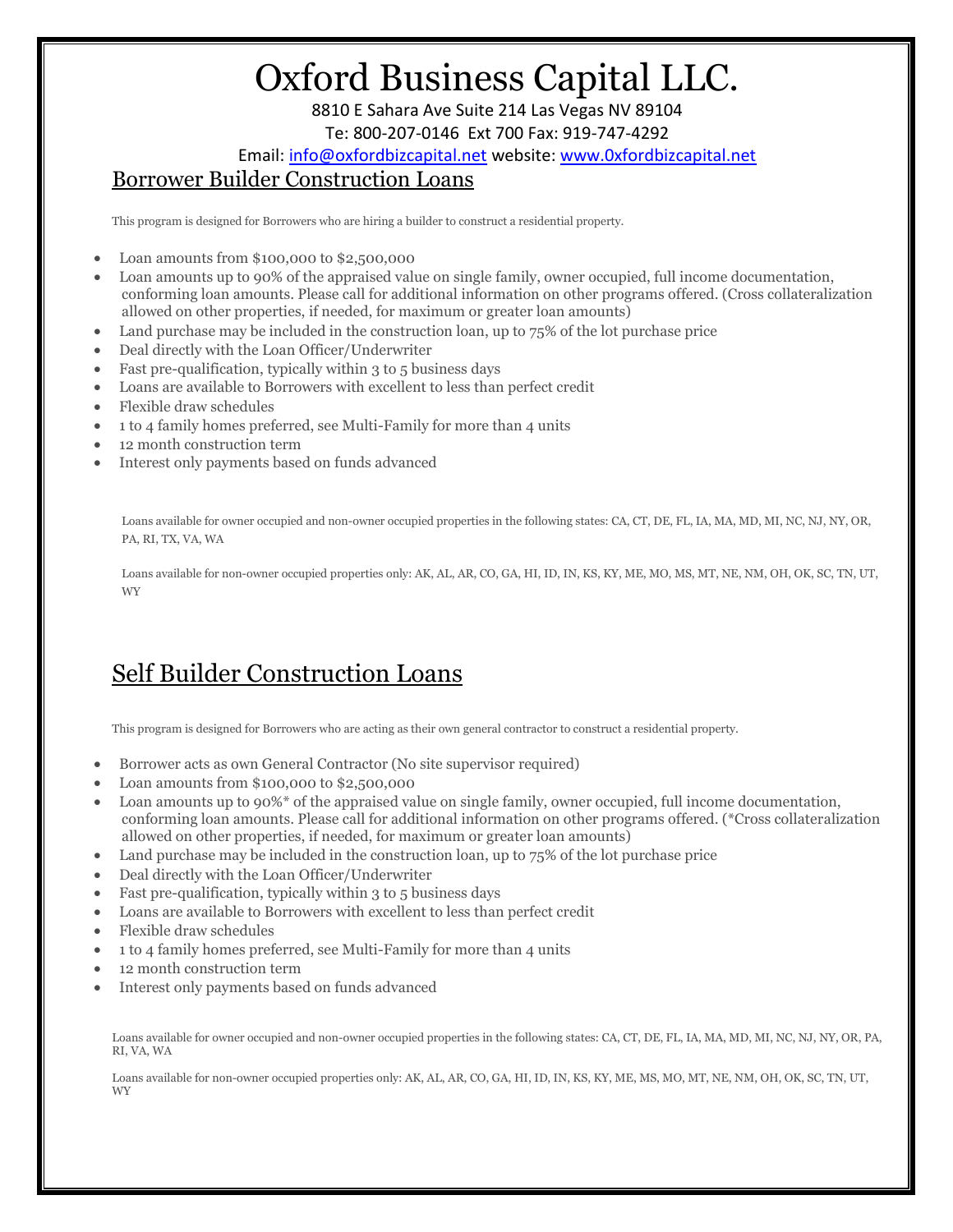8810 E Sahara Ave Suite 214 Las Vegas NV 89104 Te: 800-207-0146 Ext 700 Fax: 919-747-4292 Email: info@oxfordbizcapital.net website: www.0xfordbizcapital.net

## Renovation Loans

This program is designed for Borrowers who need to finance the renovation or expansion of a property they currently own or they plan to purchase.

- Borrower acts as own General Contractor (No site supervisor required)
- Loan amounts from \$100,000 to \$2,500,000
- Loan amounts up to 90% of the appraised value on single family, owner occupied, full income documentation, conforming loan amounts. Please call for additional information on other programs offered. (Cross collateralization allowed on other properties, if needed, for maximum or greater loan amounts)
- Deal directly with the Loan Officer/Underwriter
- Fast pre-qualification, typically within 3 to 5 business days
- Loans are available to Borrowers with excellent to less than perfect credit
- Flexible draw schedules
- 1 to 4 family homes preferred, see Multi-Family for more than 4 units
- 12 month construction term
- Interest only payments based on funds advanced

Loans available for owner occupied and non-owner occupied properties in the following states: CA, CT, DE, FL, IA, MA, MD, MI, NC, NJ, NY, OR, PA, RI, TX, VA, WA

Loans available for non-owner occupied properties only: AK, AL, AR, CO, GA, HI, ID, IN, KS, KY, ME, MS, MO, MT, NE, NM, OH, OK, SC, TN, UT, WY

## Builder Sold Construction loans

This program is designed to provide a business loan to a Builder who has a contract to sell the home once the property is completed.

- Loan amounts from \$100,000 to \$2,500,000
- Loan amounts up to 75% of the contract price on conforming loan amounts, otherwise up to 70% of contract price. (Cross collateralization allowed on other properties, if needed, for maximum or greater loan amounts)
- Land purchase may be included in the construction loan. Please call for a quote.
- Deal directly with the Loan Officer/Underwriter
- Full and Limited Documentation programs available
- Fast pre-qualification, typically within 3 to 5 business days
- Loans are available to Borrowers with excellent to less than perfect credit
- Flexible draw schedules
- 1 to 4 family homes preferred, see Multi-Family for more than 4 units
- 12 month construction term (longer terms considered on an exception basis)
- Interest only payments based on funds advanced
- New Builders will be considered

Loans available in the following states: AK, AL, AR, CA, CO, CT, DE, FL, GA, HI, IA, ID, IN, KS, KY, MA, MD, ME, MI, MN, MO, MS, MT, NC, NE, NJ, NM, NY, OH, OK, OR, PA, RI, SC, TN, TX, UT, VA, WA, WY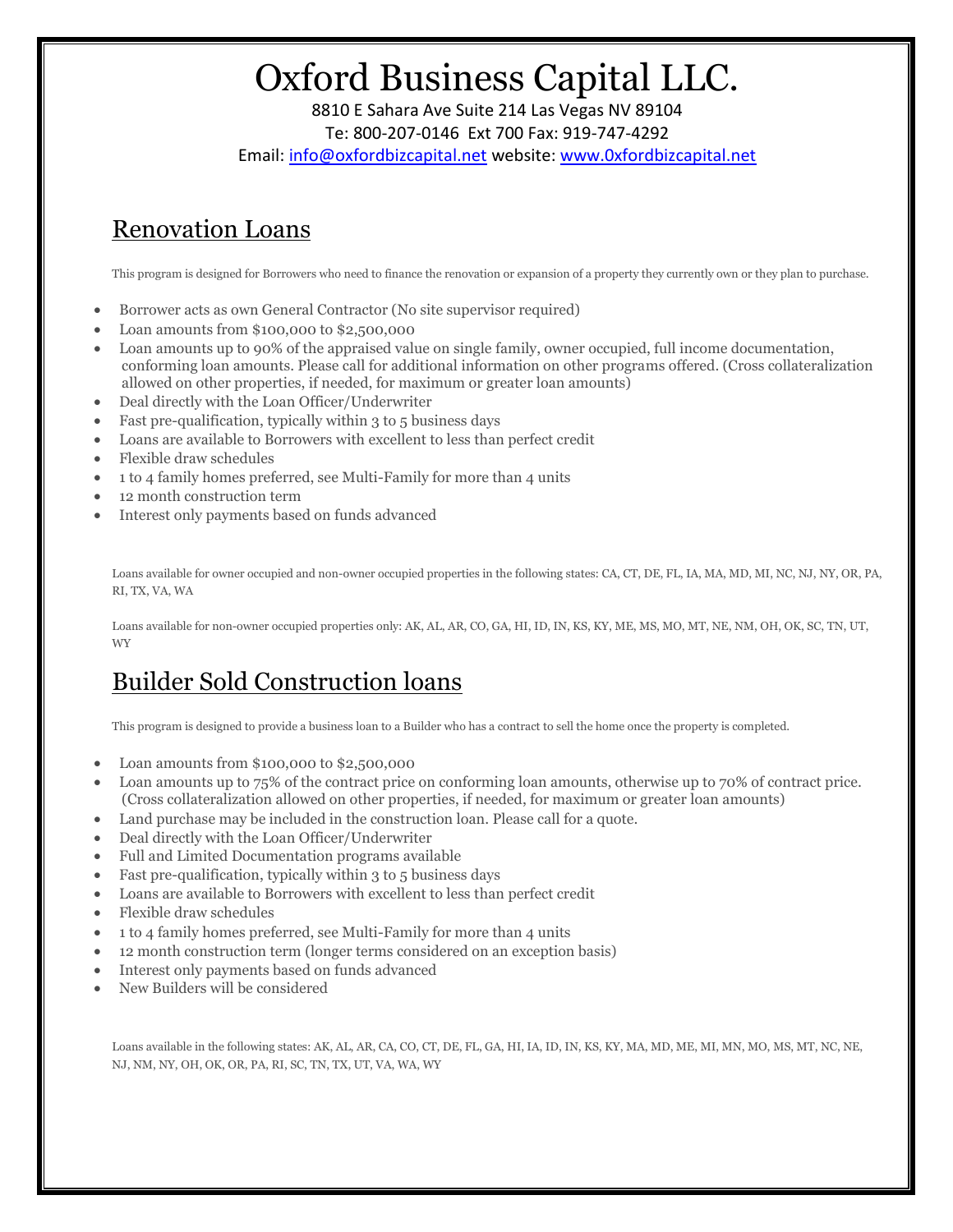8810 E Sahara Ave Suite 214 Las Vegas NV 89104 Te: 800-207-0146 Ext 700 Fax: 919-747-4292 Email: info@oxfordbizcapital.net website: www.0xfordbizcapital.net

## Builder Model / Spec Construction Loans

This program is designed to provide a business loan to a Builder for the construction of a model or spec home.

- Loan amounts from \$100,000 to \$2,500,000
- Loan amounts up to 60% of the appraised value (Cross collateralization allowed on other properties, if needed, for maximum or greater loan amounts)
- Land purchase may be included in the construction loan. Please call for a quote.
- Deal directly with the Loan Officer/Underwriter
- Full and Limited Documentation programs available
- Fast pre-qualification, typically within 3 to 5 business days
- Loans are available to Borrowers with excellent to less than perfect credit
- Flexible draw schedules
- 1 to 4 family homes preferred, see Multi-Family for more than 4 units
- 12 month construction term (longer terms considered on an exception basis)
- Interest only payments based on funds advanced
- New Builders will be considered

Loans available in the following states: AK, AL, AR, CA, CO, CT, DE, FL, GA, HI, IA, ID, IN, KS, KY, MA, MD, ME, MI, MN, MO, MS, MT, NC, NE, NJ, NM, NY, OH, OK, OR, PA, RI, SC, TN, TX, UT, VA, WA, WY

## Multifamily 2-4 Units Construction Loans

This program is designed for Borrowers who are constructing a 2 to 4 family residential owner occupied property. Non-owner occupied properties allowed, please call for a quote.

- Self Build available
- Loan amounts from \$100,000 to \$2,500,000
- Loan amounts up to 75% of the appraised value (Cross collateralization allowed on other properties, if needed, for maximum or greater loan amounts)
- Land purchase may be included in the construction loan. Please call for a quote.
- Deal directly with the Loan Officer/Underwriter
- Full and Limited Documentation programs available
- Fast pre-qualification, typically within 3 to 5 business days
- Loans are available to Borrowers with excellent to less than perfect credit
- Flexible draw schedules
- 12 month construction term (Longer terms considered)
- Interest only payments based on funds advanced

Loans available for owner occupied and non-owner occupied properties in the following states: CA, CT, DE, FL, IA, MA, MD, MI, NC, NJ, NY, OR, PA, RI, TX, VA, WA

Loans availabe for non-owner occupied properties only: AK, AL, AR, CO, GA, HI, ID, IN, KS, KY, ME, MS, MO, MT, NE, NM, OH, OK, SC, TN, UT, WY